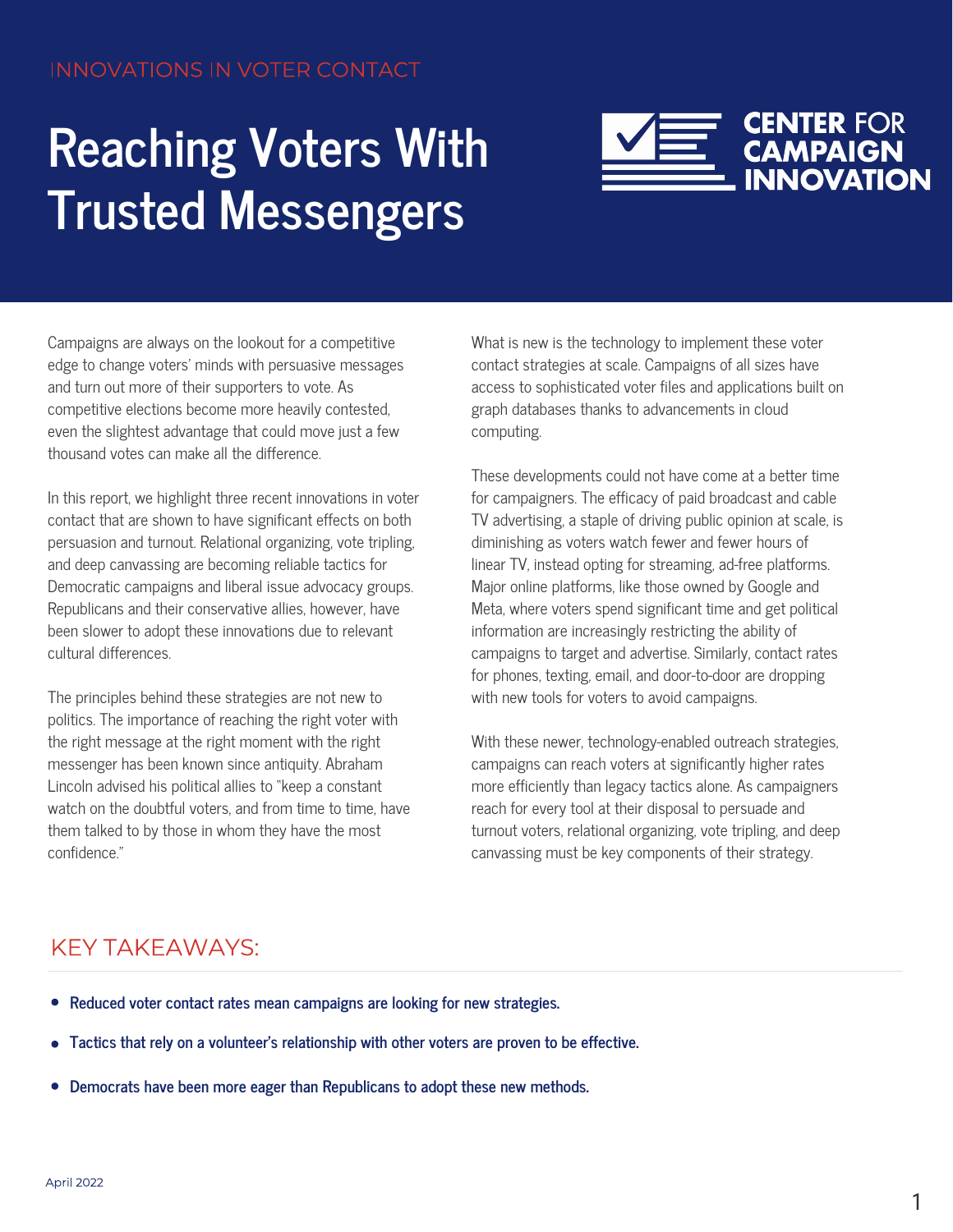## RELATIONAL ORGANIZING

Relational organizing is a new term for a familiar concept. Effective political campaigning has relied on tapping into personal relationships as long as humans have been voting. What's now possible is doing so at a large scale.

Democratic operative Greta Carnes, who was the national organizing director for Pete Buttigieg in 2020 defines relational organizing like this, "Relational organizing is the proven concept that people talking to their friends and family is much more effective than talking to strangers."

Highly detailed voter data readily accessible to campaigns of all sizes paired with more affordable cloud computing has ushered in a category of new applications that match volunteers with voters they know.

Relational organizing can help address three key challenges facing campaigns:

- **1. Lower voter contact rates.** It's getting easier and easier for voters to avoid political phone calls, doorto-door canvassing, and unsolicited text messaging. By tapping into existing relationships, campaigns can overcome the barrier that exists with strangers contacting voters.
- **2. Trust.** As trust in politicians declines, using a trusted messenger becomes more essential.
- **3. Accountability.** As we have learned from studies leveraging social pressure, knowing that a friend will follow up with you is an added layer of accountability.

A 2018 digital field experiment using the Liberal voter contact app Outvote (now called Impactive), found that this app-based friend-to-friend outreach led to an 8 percentage point increase in turnout. For reference, the effect of doorto-door canvassing is around 6 points.

In 2019, Turnout Nation partnered with legendary political scientist Donald Green to study the turnout effects of relational organizing campaign and found that voters who heard from a volunteer in their own social network – friends, family, acquaintances, or neighbors – voted at a rate of 13.2 percentage points higher than those who were contacted by randomly assigned volunteers. As they note in their study, this represents "the largest intent-to-treat effect documented by an experimental GOTV study over the past two decades."

According to data released by Jon Ossoff's campaign, in the 2021 Georgia Senate runoff, the Democrat's team built a network of 160,000 voters and boosted turnout by 3.8 percentage points. In the 2021 Georgia Senate runoff. Ossoff's margin of victory in the runoff was just 1.2%.

Spending on relational organizing technology by Democratic campaigns and PACs has exploded since 2017, reaching nearly \$5 million from federal disbursements in 2020.



## Relational Organizing Spending

*Federal Spending, Democrats*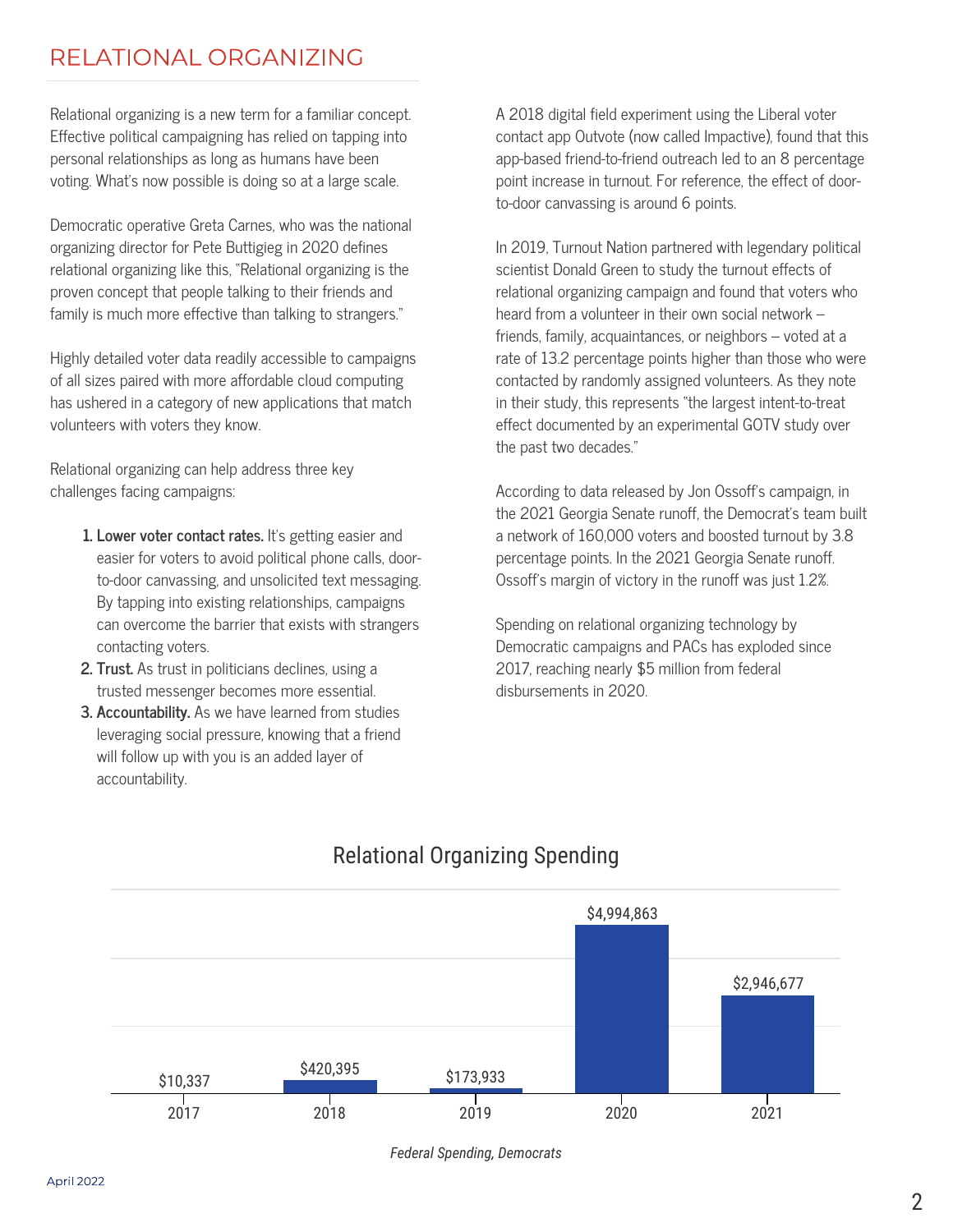## VOTE TRIPLING

Vote tripling is a specific type of relational organizing GOTV strategy, where a supporter is asked to contact three specific friends and encourage them to vote. The execution of this tactic varies. It ranges from simply submitting the names of three friends to a campaign for followup to providing tools for the supporter to contact those friends directly. Vote tripling works for both early voting and Election Day turnout operations.

As Democratic technology provider NGP-VAN describes it,

**"The tactic of Vote Tripling is geared toward nonactivists, the 97% of voters who will cast their ballot on election day and don't volunteer for campaigns. Reminding three close friends to vote is an easy, bitesized task that non-activists are delighted to say yes to."**

According to Vote Rev, the organization which designed this tactic, "Dozens of major partners, including the Biden-Harris campaign, used [Polling Place Vote Tripling] in 2020 resulting in 94,000 hours of PPVT canvassing that produced 1,100,000 relational conversations." In 2020, the group spent \$3.5 million in the final week of voting to "hire thousands of canvassers to stand outside early voting locations and polling places in nine metropolitan areas."

### States Targeted By Vote Tripling



- **65% of voters asked to vote triple follow through**
- **With one volunteer, a campaign can reach 45 voters in one hour**



Polling Place Vote Tripling relies on staff and volunteers to speak with voters as they are leaving a polling place after voting to message three friends and encourage them to vote. Early pilot projects of this tactic saw about 65% of people asked to participate in vote tripling follow through and contact three friends.

The volume and efficiency of this tactic give it a clear advantage over legacy tactics. "Near a busy polling place, a volunteer can talk to 25 people per hour, and 15 of them will each text three friends. That's 45 people reached in one volunteer-hour, putting canvassing in the dust," writes one journalist.

Democratic campaign technology platforms, like NGP-VAN, include vote tripling capabilities in their software. Campaigns can add a vote tripling message to their scripts and record a supporter's vote tripling pledges for subsequent followup. *2020*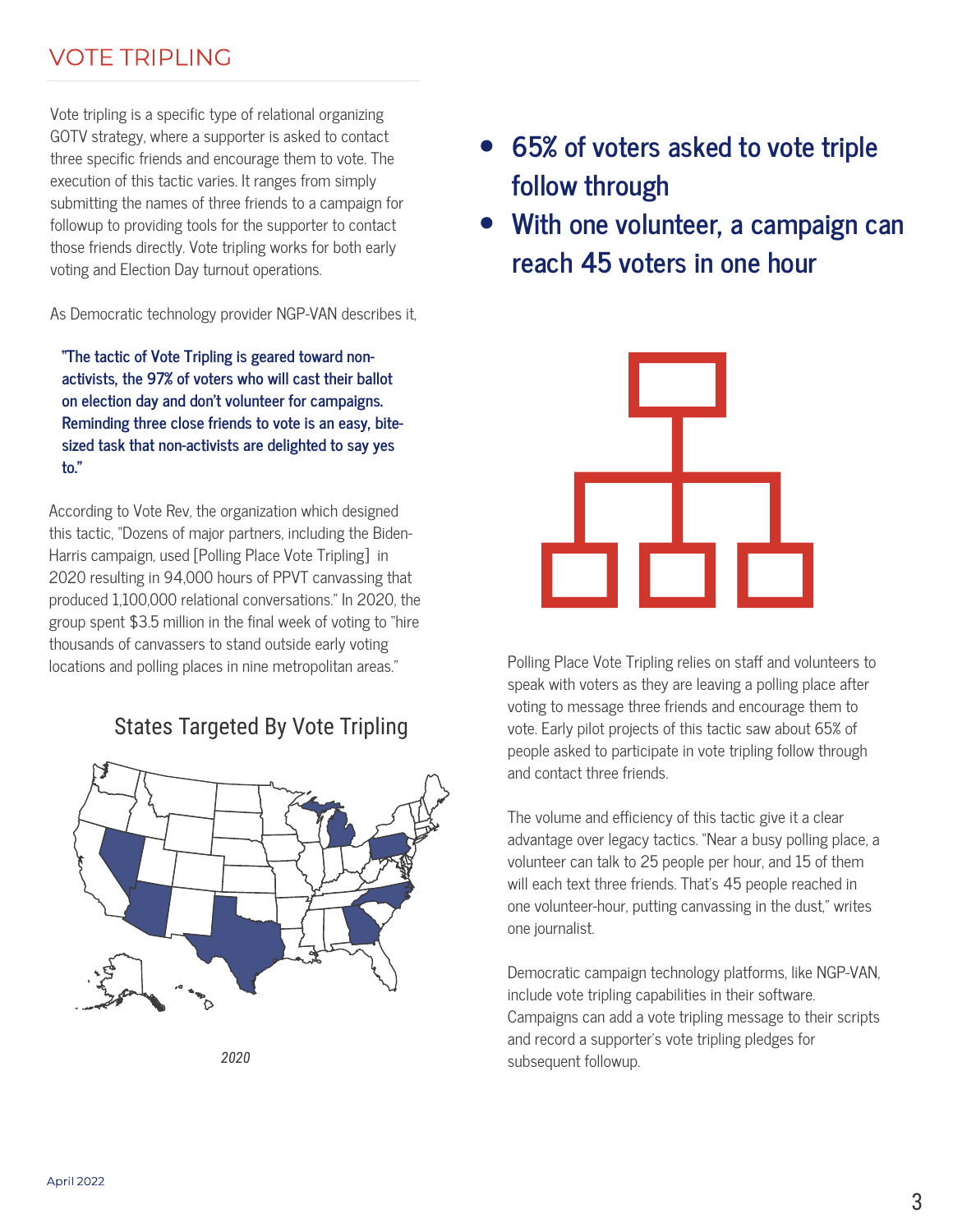## DEEP CANVASSING

Deep canvassing is another recent innovation in voter outreach that has demonstrated significant persuasive effects in field studies. Instead of brief interactions with voters over phone, text, or at doors that use a script to quickly convey information to a voter, deep canvassing relies on a longer conversation where the staff or volunteer listens at least as much as they speak. These conversations are designed to last for about 10 minutes – far longer than a typical phone or door script.

Deep canvassing conversations leverage two tactics:

- "Non-judgmentally soliciting voters' views and asking follow-up questions about voters' experiences."
- "Sharing narratives about personal experiences with the issue that reinforce values relevant to the issue."

This "promotes active processing and participation in a conversation which increases openness to engaging with alternative viewpoints." At this point in the script, the staff or volunteer then begins their persuasion efforts by sharing relevant, emotional stories about the candidate or issue in question.





"Deep canvassing: it is communicating with working-class people about our common humanity." Bernie Sanders



"The reason deep canvassing is so effective is because we're taking the time to have meaningful human connection." Alexandria Ocasio-Cortez

To put it briefly, "The idea is that people learn lessons more durably when they come to the conclusion themselves, not when someone 'bitch-slaps you with a statistic,' Fleischer said. It is stories, not facts, that are most compelling to people when they're changing their minds."

During a 2020 field experiment, liberal nonprofit People's Action found that "the deep canvass calling program increased Biden vote margin by a statistically significant 3.1 points (p = 0.03). That is, for every 100 completed calls, People's Action was able to add 3.1 votes to Biden's vote margin." The researchers found specific success among women (4.9 points), Independent voters (6.7 points), and indepent women (8.5 points). They also report increased intent to vote as well.

Advocates of deep canvassing claim it is "102 times more effective per person than the average Presidential persuasion program." Further, this effect persists for as long as 3 months, which is much greater than most forms of voter persuasion.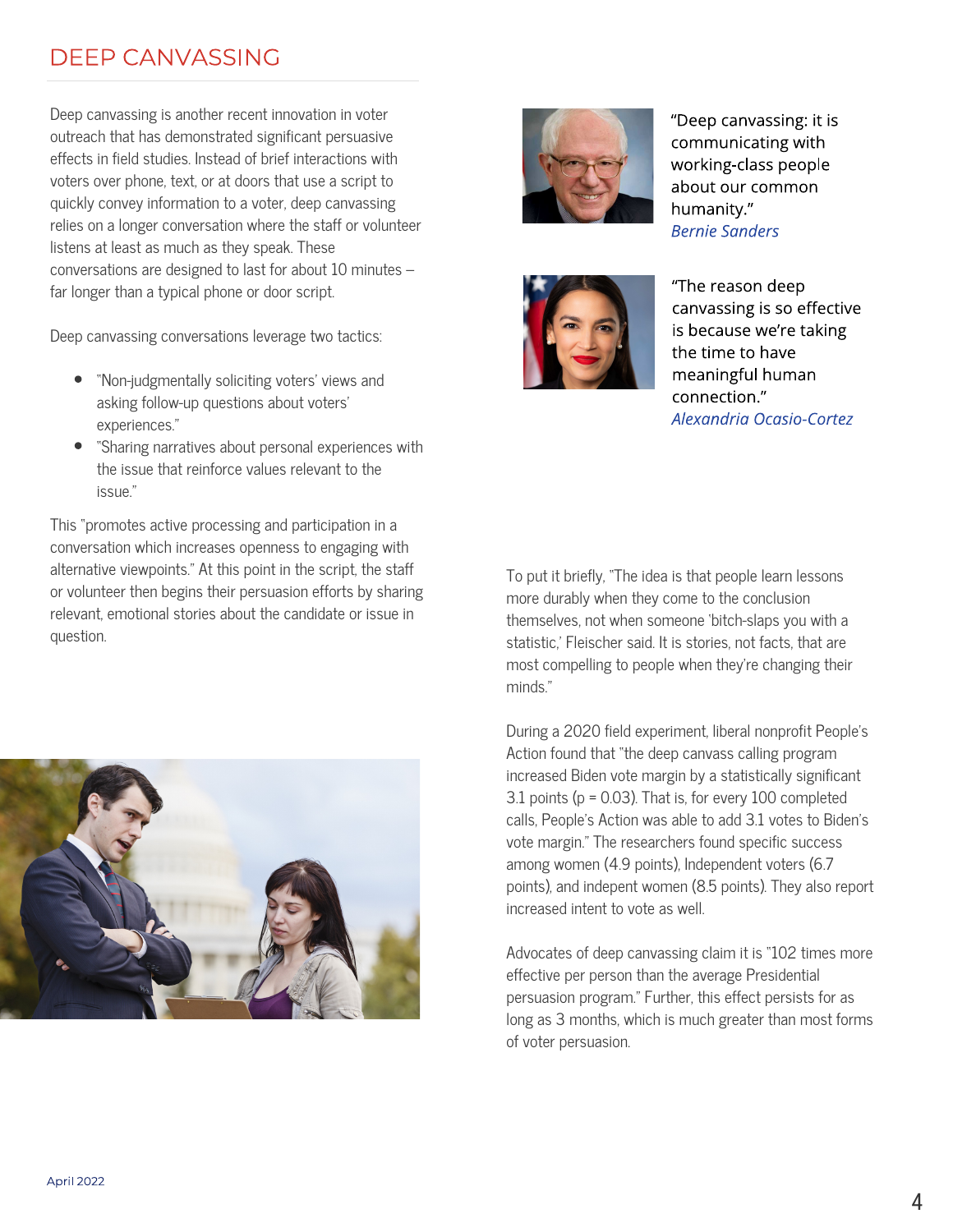## REPUBLICAN CHALLENGES TO ADOPTION

While these three new voter contact strategies are becoming more widely deployed in Democratic campaigns, they are not as common amongst Republicans. This is due to differences between the two parties' voter bases and campaign culture.

#### **ORGANIZATION**

Democrats typically rely on a network of issue-based groups around the environment, abortion, organized labor, and gun control to mobilize organizers in addition to the coordinated campaign efforts of the state and local party and individual candidates. It is through these special interest groups that studies about relational organizing, vote tripling, and deep canvassing have taken place.

Republicans, on the other hand, concentrate their field organizing within the official party. The Republican National Committee's Republican Leadership Initiative is where organizing resides on the Right and participants learn the latest strategies and tactics for voter outreach and mobilization.

#### **PAID TURNKEY FIELD PROGRAMS**

In addition to the RNC's official field program, Republican campaigns and organizations are increasingly relying on paid voter outreach efforts via phone, text, and door knocking. This means less emphasis on recruiting, growing, and engaging a dedicated volunteer corps. From a campaign manager's perspective, it's far easier to hire an outside firm than expend the time and energy around coordinating volunteers.

When it comes to field programs, Republican campaigns have typically relied on measures of activity like calls completed, texts sent, and doors knocked instead of whether or not these contacts were effective in changing minds or turning out votes.

#### **DEMOGRAPHICS**

Democrats also have a demographic advantage in leveraging new organizing strategies. The population density of urban and suburban areas where Democrats have an edge means tactics like vote tripling and deep canvassing can be used efficiently at scale. In key presidential swing states "there are nearly 3,000 precincts that are 90 percent or more Democratic, but only 111 that are 90 percent or more Republican."

#### **BUDGETING**

hand number in preparation for expensive paid media<br>blitzes. Finally, it takes early investment of time and money to build campaign organizations around voter contact and mobilization. As we've seen in the gap in online fundraising, Republican campaigns have typically been reluctant to spend early, preferring instead to show a high cash on blitzes.



### PAID CANVASSING (GOP)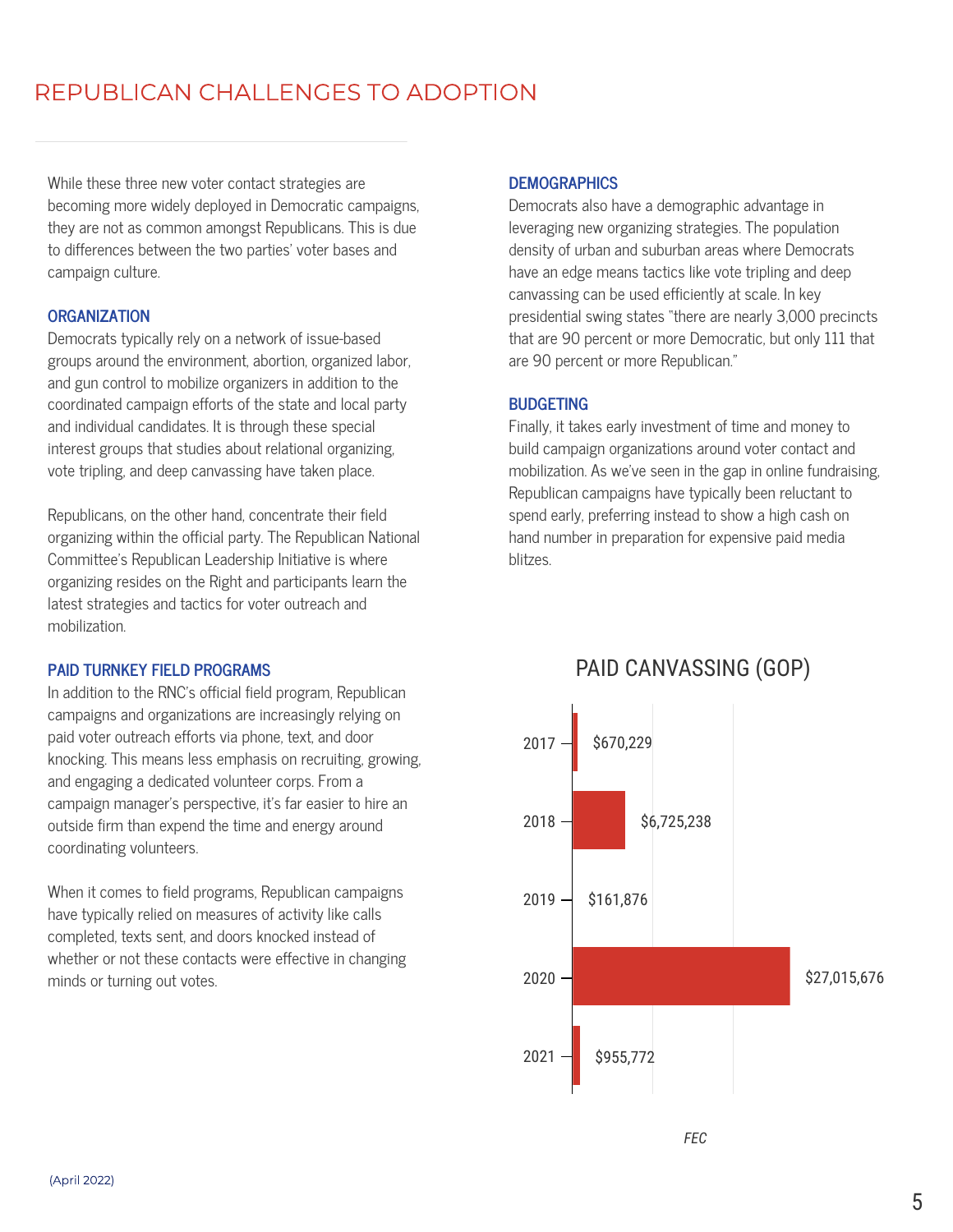## **CONCLUSION**

The evidence is clear. Modern voter contact tactics like relational organizing, vote tripling, and deep canvassing outpace legacy tactics like phones and doors. With recent advancements in campaign technology, these strategies can be employed at scale – affordably – by campaigns and organizations of all sizes.

As paid media diminishes in both effectiveness and reach, campaigns, parties, and other organizations need to focus on technologyenabled, relationship-based outreach methods. Other tried and true campaign tactics are becoming more difficult with sophisticated consumer tools to block spam phone calls, marketing emails, and avoid answering the door.

As voters become more polarized, there are fewer and fewer competitive elections and fewer and fewer persuadable voters. This trend is at cross currents with the accelerating increase in political spending. In the most fiercely contested elections, oversaturation becomes a major challenge. Relationship-based voter contact is one of the few ways a campaign can cut through the overwhelming noise. With recent technology advancements, this can now be done with tools that reach more voters.

An electoral advantage will accrue to those campaigns and organizations that invest time and money early into recruiting meaningful volunteer support and tapping into their personal networks to persuade and mobilize voters.

## SOURCES

Shifting from cold outreach to relational organizing https://campaigner.substack.com/p/shifting-from-cold-outreach-torelational

Social Pressure and Voter Turnout: Evidence from a Large-Scale Field Experiment https://isps.yale.edu/research/publications/isps08-001

DSI Research: Friend-to-Friend Texting Increases Voter Turnout https://datascience.columbia.edu/news/2020/friend-to-friend-textingincreases-voter-turnout/

Turnout Nation: A Pilot Experiment Evaluating a Get-Out-The-Vote "Supertreatment" https://www.turnoutnation.org/\_files/ugd/c2b504\_c6eacb6fed514da29 335e35d1ac7e079.pdf

How we built a relational network of 160k voters in less than a month https://medium.com/@davisleonard/how-we-built-a-relational-network-of-160k-voters-in-less-than-a-month-92262926fdb0

How to talk someone out of bigotry https://www.vox.com/2020/1/29/21065620/broockman-kalla-deepcanvassing

Durably reducing transphobia: A field experiment on door-to-door canvassing https://www.science.org/doi/full/10.1126/science.aad9713

Vote Tripling with MiniVAN https://www.ngpvan.com/blog/vote-tripling-minivan/

Vote Rev Tactics https://www.voterev.org/tactics

Amid coronavirus, Democrats look for new ways to juice turnout among irregular voters

https://www.washingtonpost.com/politics/2020/10/28/daily-202-amidcoronavirus-democrats-look-new-ways-juice-turnout-among-irregularvoters/

A Vote-Tripling Project Is Betting That Non-Voters Will Vote if a Friend Asks Them to

https://www.newyorker.com/news/daily-comment/a-vote-tripling-projectis-betting-that-non-voters-will-vote-if-a-friend-asks-them-to

Hi, There. Want to Triple Voter Turnout? https://www.nytimes.com/2020/09/19/opinion/voter-turnout-2020 election.html

How to Defeat Trump and Heal America https://peoplesaction.org/wp-content/uploads/2020/09/PA-ReportDeepCanvassingResults09.14-FINAL.pdf

People's Action Deep Canvass Political Persuasion Experiment Summary of Findings September 2020 https://www.documentcloud.org/documents/7208847-People-s-Action-Deep-Canvass-Political.html